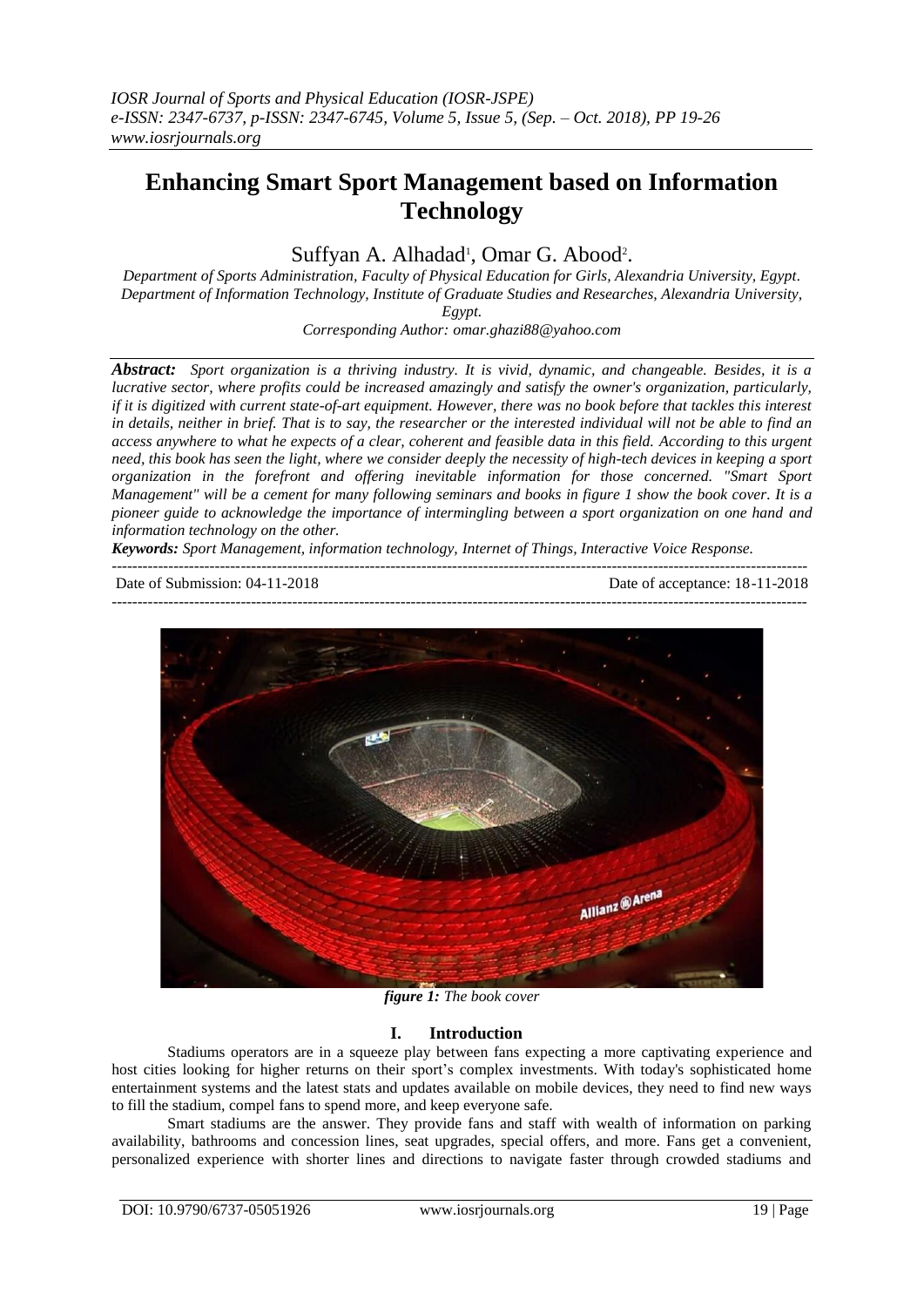parking facilities. The stuff receives immediate updates on what is happening in the venue, increasing their efficiency and ability to secure the premises.

The target of this book is to examine the relationship between management of sport organization on one hand and information technology on the other. And shows definitely and clearly how integrating them together could have infinite benefits, accompanied with many topics relevant, such as the bounty of the smart devices available.

The  $1^{st}$  &  $2^{nd}$  chapters tackle the importance of high-tech devices in stadiums and the hurdles of investing in this field. The 3<sup>rd</sup> chapter presents pioneering smart stadiums around the world as examples of what the first chapter introduced to. The  $4<sup>th</sup>$  chapter contains the multiple equipment for stadiums' services and welfare. Eventually, the 5<sup>th</sup> chapter depicts and foresees the stadium of the future with mesmerizing ideas and dazzling futuristic projects.

#### **II. Chapter One and Two**

Chapter one tackles the importance of the use of advanced devices in sport organization arena. It begins with intro of how they are of a paramount advantage for either the spectators or the infrastructure services of the stadium with live examples, e.g. parking lot entrance, the ability of the controlling smart systems to detect any emergency or defect to handle the problem at once.

After that, the chapter goes further with vital reasons f or considering updating the sport institutions with smart devices including: Changing demographics, luring fans away from T.V screen, and boosting revenues.

Whether by building from scratch or retrofitting exiting facilities, stadiums are in a hectic competition with each other to add the latest technologies. While the third part of the book discusses fully, how the information security system work into the stadium, accompanied by exclusive and unique pictures and graphics.

Three producers are essential in the first stage, cameras, sensors, and Internet of Things (IOT) gateway. They are rabidly collected and analyzed by Cloud analytics, allowing stadium operators to make data- driven decisions. The building blocks are shown in figure 2. Moreover, this system guarantees secure transactions in the stadium, and protects the client against any cyber-fraud.

Finally, the chapter comes over the few obstacles of investing in digitalization of stadiums. Due to the fact that this book depicts international stadiums in flourished countries, the hurdles are just few ones. They are the difficulty of applying tech in highly dense areas. And the inconvenience of sport managers of the matter altogether, as they think that these are not mandatory gadgets. In figure 3 Illustrates the smart infrastructure of the stadium.



*figure 2: building blocks*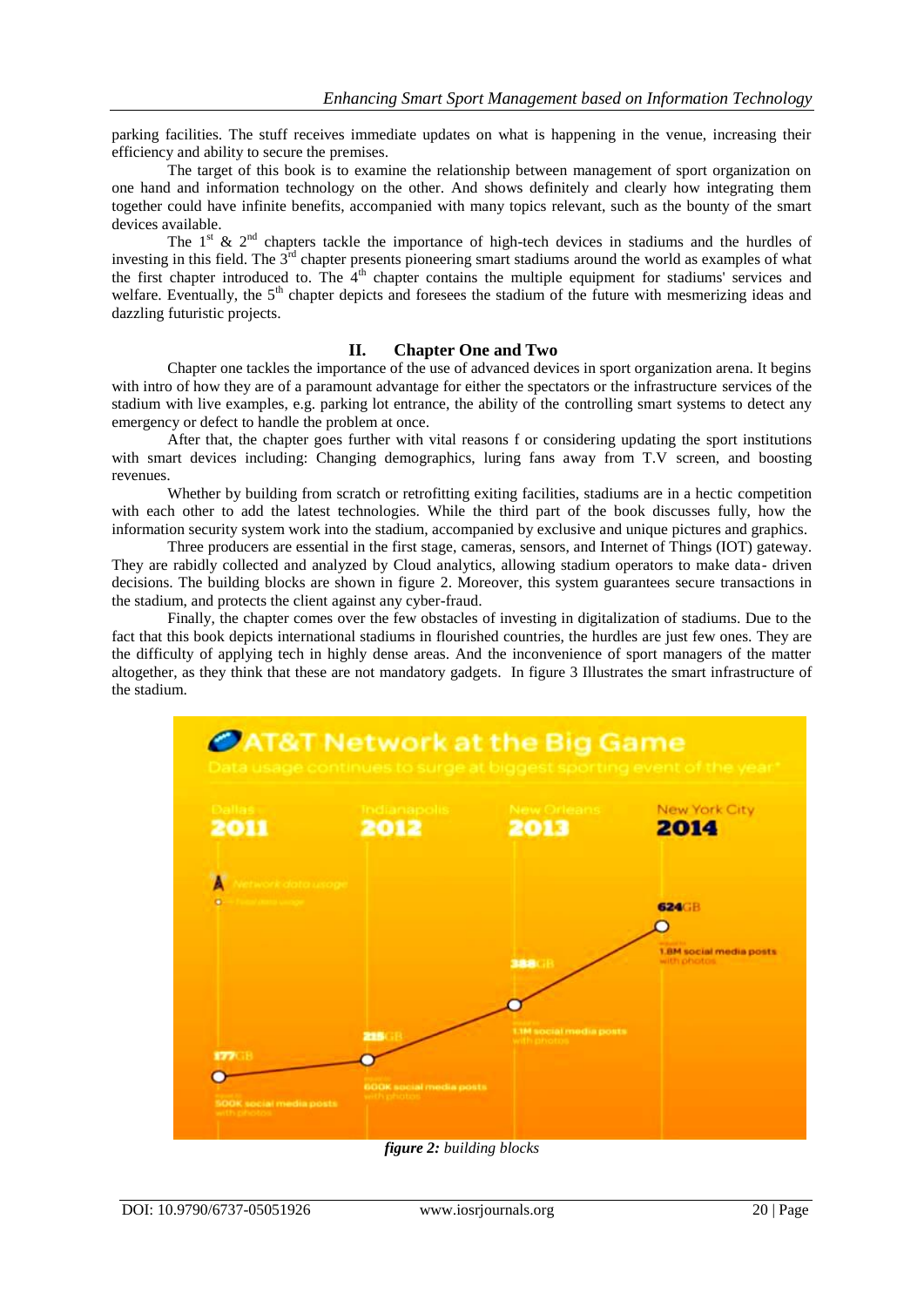

*figure 3: The smart infrastructure of the stadium*

## **III. Chapter Three**

This chapter comes as an evidence and vibrant example of what the previous chapter is evolving around. That is to say how implementing technology in the different services of the stadium helped dramatically in setting these sport organizations at the forefront of the most efficient buildings.

The interlude of the journey is with "Allianz Arena". Classified as the most enchanting stadium in Europe, it is quite unique and spectacular because of the LED light system of the exterior structure, which shimmers with the colors of the playing team.

"Bird's Nest" or" Beijing National Stadium" is the second one. What makes it different from the other one is the complicated structure that requires software programs to scale and calculate the construction sums accurately. Also, the operators there use the (CDF) *Computation Fluid Dynamics* simulation, based on the game time situation, to calculate the temperature and airflow at each angle of the structure and optimize all ventilation facilities accordingly.

While the third stadium is Khalifa Stadium, which will host 2022 Olympics. This stadium does not compete the previous stadia; however, it is one of the best few ones in the Middle East. "Levi's Stadium" was the pearl of stadiums as far as tech was concerned until 2014. It is enough to say that the bandwidth aplenty there, 40 times than those in USA, and 4 times of the NFL standard for international stadiums.

"Gillette Stadium" is a very magnificent sport venue, too. It offers various advanced tech qualities. 1.100 access points (APs) wave2. Most of them are of 3.800 & 3.900 series of 802.11ac. Dealing with various devices' systems is another merit; Android, iOS Apple, Linux, and Mac, in addition, to the fabulous "Wi-Fi Blue Cups" to add impressive impact over the atmosphere, and going to the 5GHz, instead of the 2.5GHz, that most stadia rely on. "AT&T Stadium" is the sixth stadium mentioned, it is also extremely competitive one, as smart as Levi's is. AT&T has special features. The longest retractable roof and doors in the world; 91m stadiums dome.

In addition to a gigantic Mitsubishi screen that entered Genesis Record. It is the biggest worldwide. Width: 66m. Length: 288m.

Besides, the fans' LED screen that displays the fans' posts, comments, and names. This is an exceptional advantage for AT&T Stadium so far. And last but not the least, "Barclays Sport Center". At once the visual splendor of the building's OCULUOS appeals to you. And not only that, the center enjoys multiple smart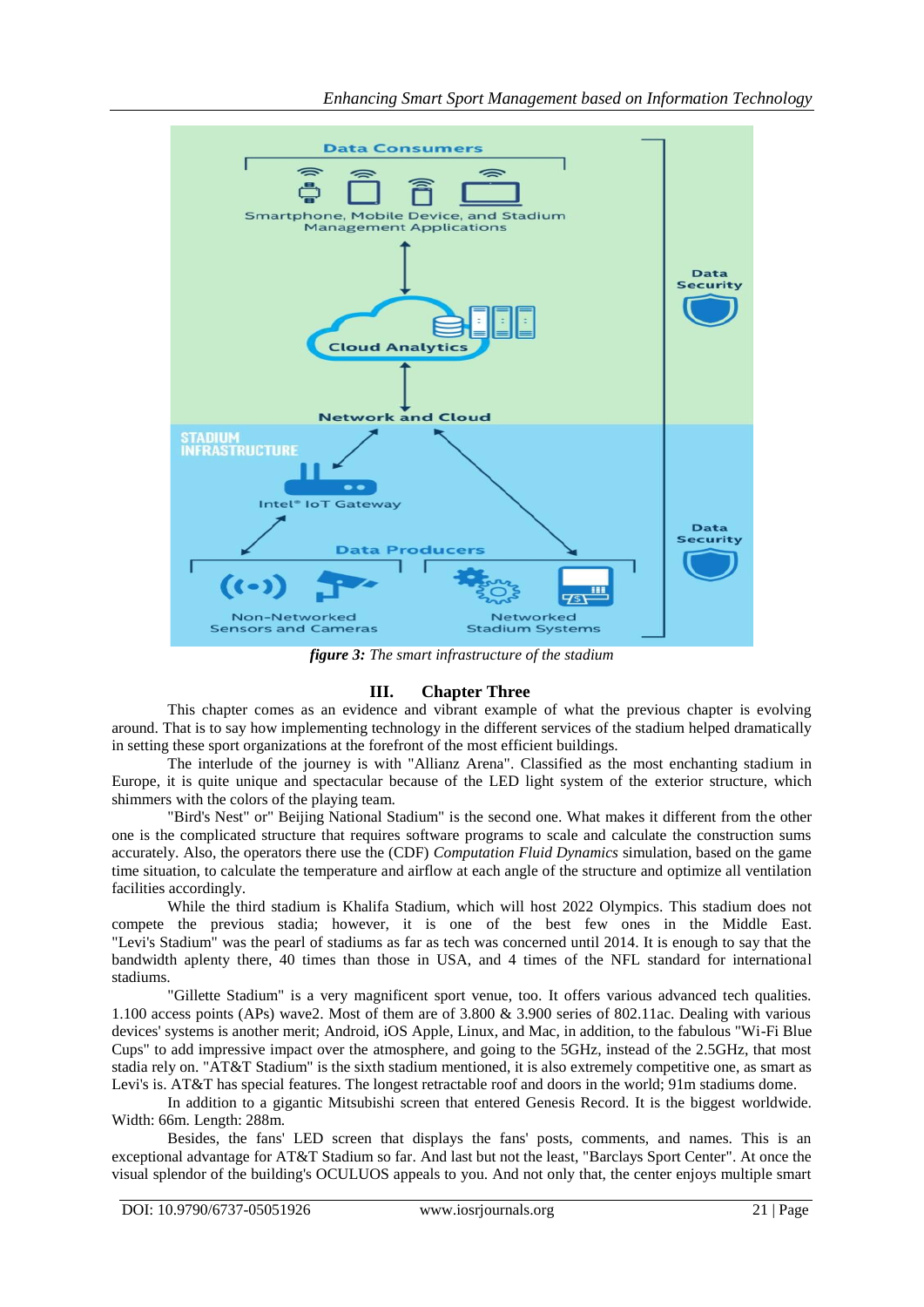

devices, such as LTE network, 4th generation, the fastest network in the time being. As well as, extra interior network to boost phone calls. In figure 4 show the Typical smart stadium touch points.

*figure 4: Typical smart stadium touch points*

## **IV. Chapter Four**

The main concern, of this chapter is to present the different types of tech devices into details. It shows they are of three main categories: one to encourage fans to attend the match another to enhance the building infrastructure and its services. And the third is for game's referee.

The first one is very important. There is a fierce race to indulge the fan in the live experience, simply because he is on target. Stadiums match to update with state- of-art tools to lure him, starting with kiosk, beacons, POS, gigantic screens, to HD cameras for exceptional pictures.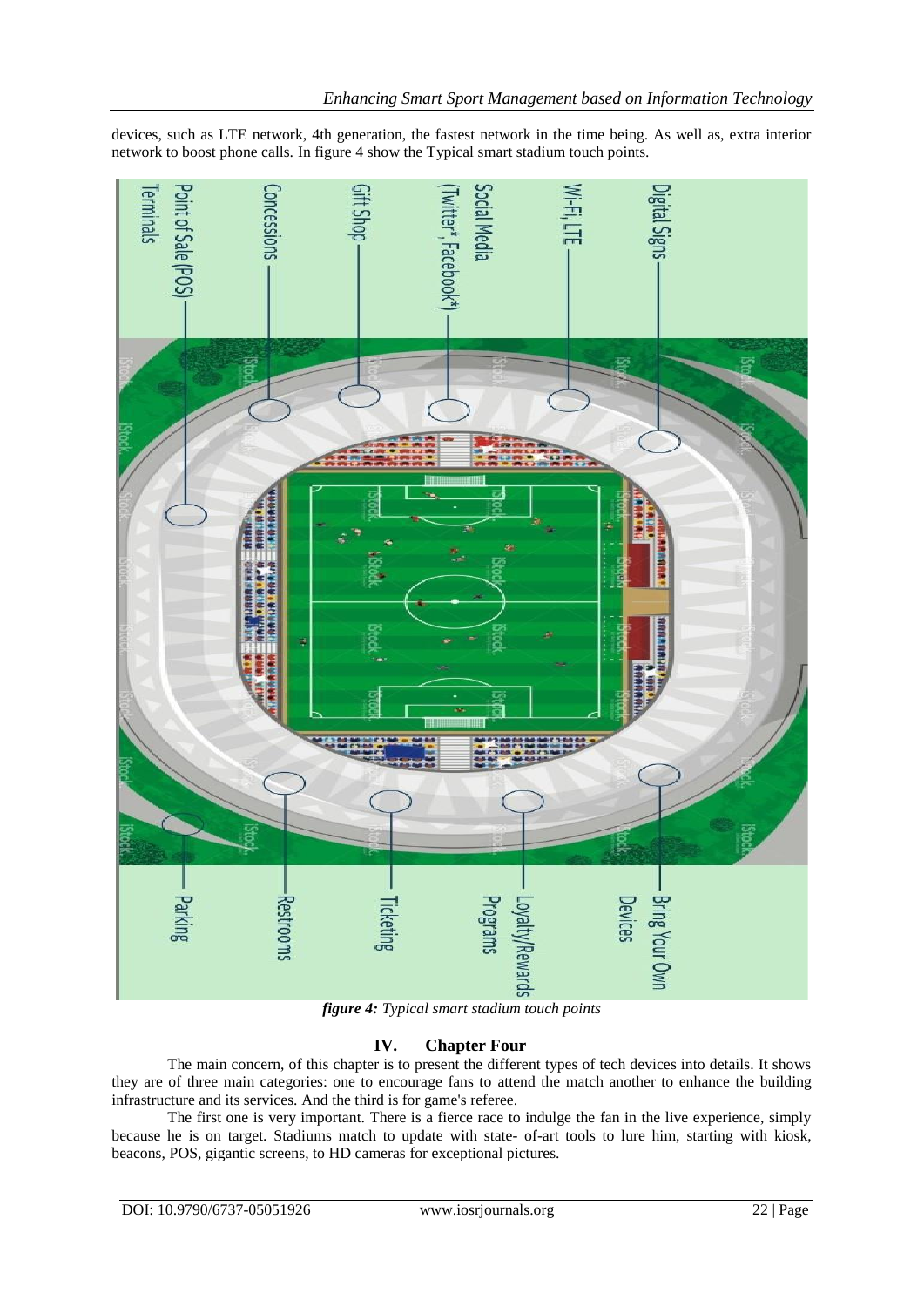Whereas investing technologically in the infrastructure is extremely pivotal. It cost much more money, than anyone think. Sport venues are in feverish marathon, but not a sprint to be in the top tin menu, e.g. Retractable roofs, doors, and turfs. LED light system, HD Wi-Fi, grand digital score record screens, high rollers to deliver food to high value seats, etc. The third type of smart tools is for game's referee. Actually, this advanced equipment play impressive role in crucial decisions throughout the event.

Interactive Voice Response "IVR" is one of them. It helps in the assessment process, if the goal is a field goal or a touchdown and more. Also, there is "Tele Star18 Football", which is another up-to-date smart tool that was used recently during the World Cup Championship. It has many advantages, too, such as the option of (NFC) Near Field Communication to interact with smart devices and beacons. In figure 5 Illustrates the control system inside smart stadium.



*figure 5: control system inside smart stadium*

## **V. Chapter Five**

The beginning of this chapter takes us briefly into a quick journey along the progression of sport venues timeline, starting with "Astrodome" to "Allianz Arena" and finally the dazzling stadium of "Mercedes Benz".

Then it elaborates on the multiple predictable and innovative ideas of the stadium of the future; transparent turf, to watch the event from a different perspective. Robots would be responsible for the sanctification of the stadium. Special air pods would be valid for a short trip across the venue for sightseeing. As well as, a magnetic high-speed train accessible for spectators directly to their seats in no time.

After that, this chapter extends to stadiums that are under-construction. They would overtop and surpass the contemporary ones, like Mercedes Benz Stadium, where we could find unprecedented features, not only the mega column, for displaying grand pictures for the players, and exceptional moments and records throughout the match, but also the biggest Halo screen in the world, 58 feet. And the ticket there is no longer traditional, it is going to be digital. Another magnificent landmark is going to be a tennis court which will be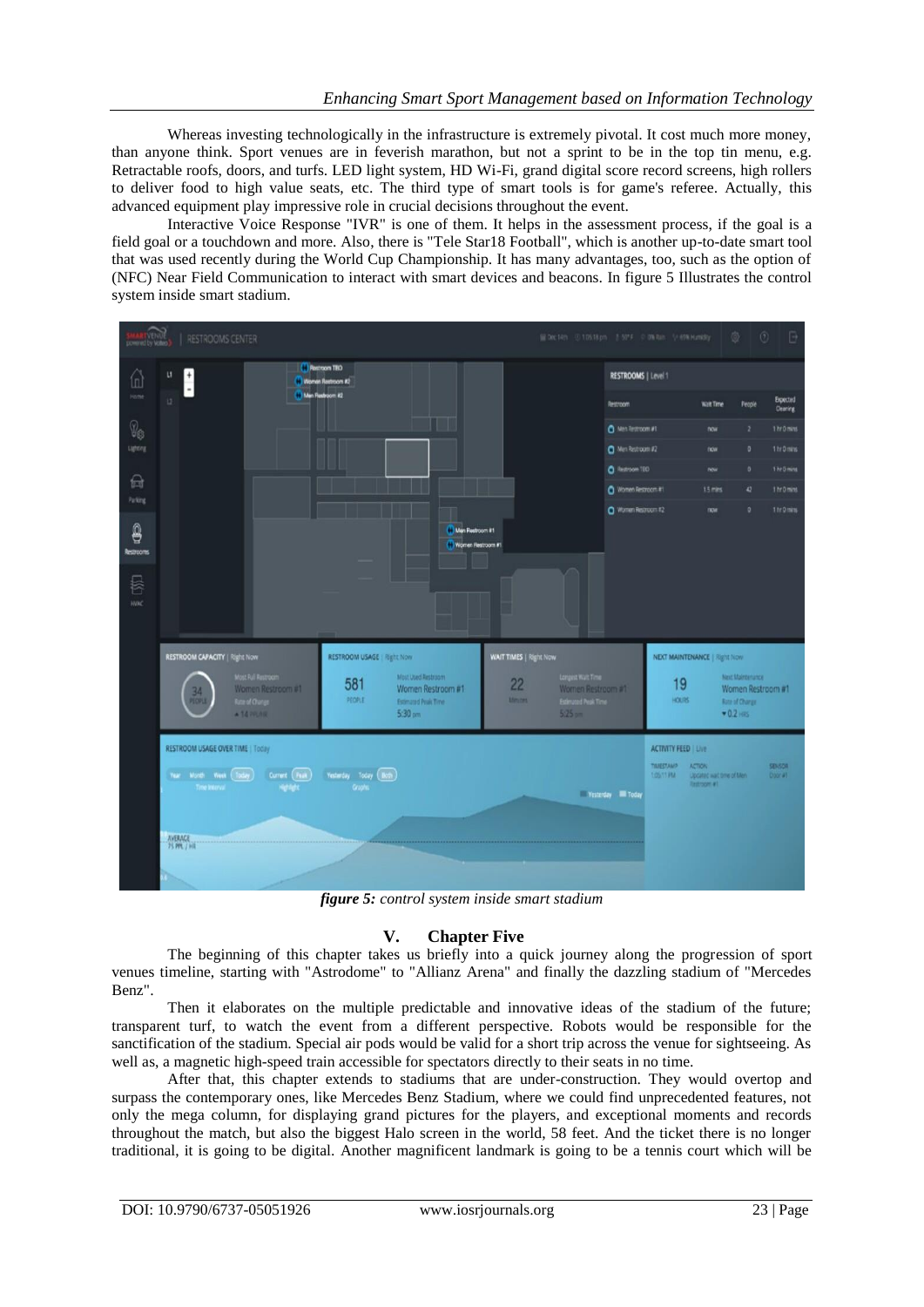built underwater in Dubai. It will be the first underwater court worldwide. In figure 6 Illustrates The futuristic stadium, according to National Geographic Magazine.



*figure 6: The futuristic stadium, according to National Geographic Magazine*

## **VI. Conclusion**

Likewise, it was very basic to begin the book with the necessity of sport organizations to go techy at first, then to support the reader with the smart stadium techno architecture, secondly, to come across the difficulties of technology implantation in stadia, thirdly, to exemplify with successful sport landmarks to learn from their thrived stories, fourthly, to go into the diverse tech tools, and lastly, to read the map of the future stadium and the promising ideas following.

Technology and sport, both a perfect match that need to keep working together for a successful development in the sport industry. Those two elements are the reason for transforming the way we know sport venues in the time being and design the future of the spectators' experience. In figure 7 show the first underwater tennis court in the world.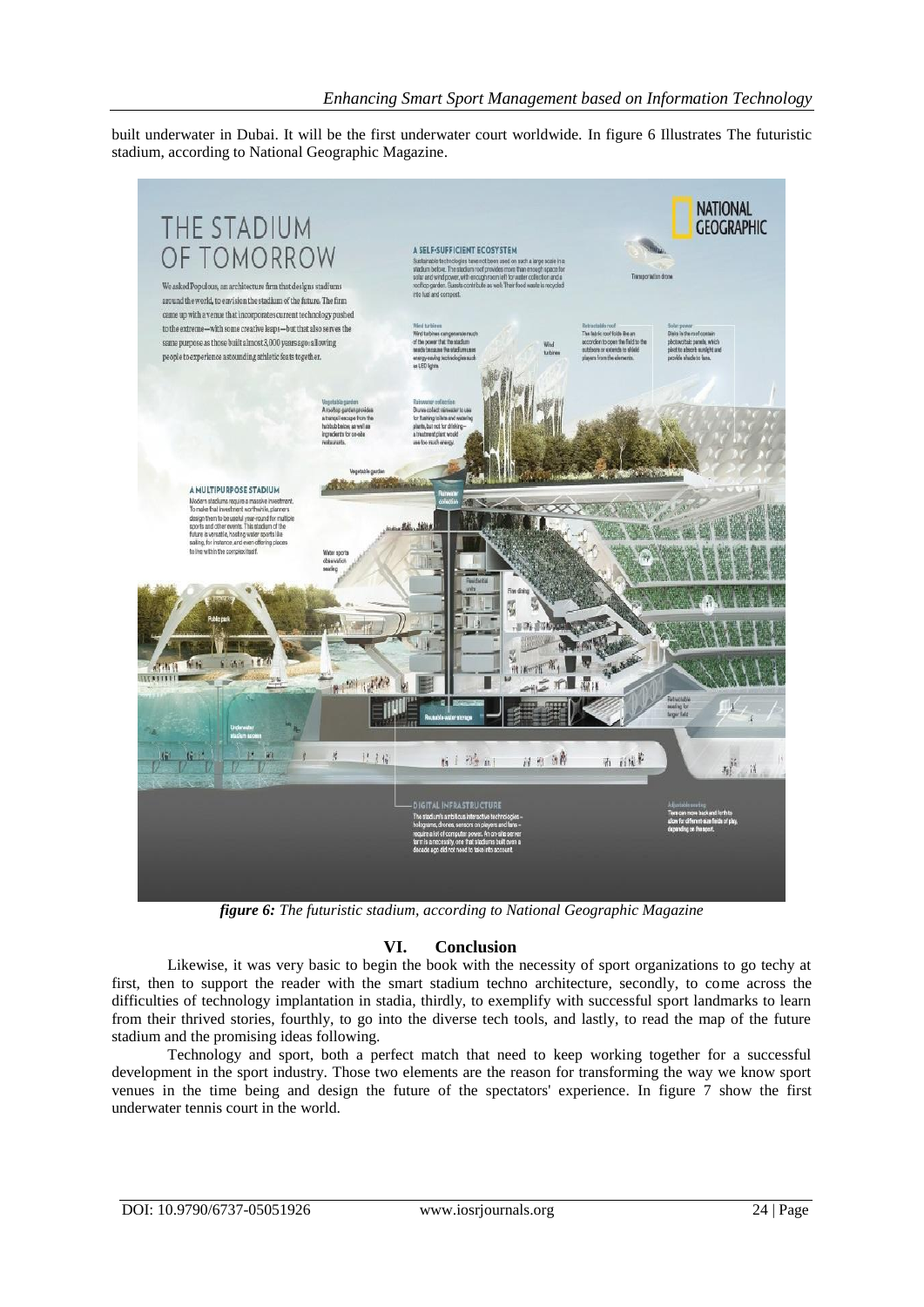![](_page_6_Picture_1.jpeg)

*figure 7: The first underwater tennis court in the world*

#### **Reference**

- [1]. V. Ratten, "Sport-based entrepreneurship: towards a new theory of entrepreneurship and sport management," International Entrepreneurship and Management Journal, vol. 7, no. 1, pp. 57–69, Mar. 2010.
- [2]. W. Andrews, "Applied Sport Management Skills," Managing Leisure, vol. 15, no. 4, pp. 309–311, Oct. 2010.
- [3]. B. G. Pitts, "Sport Management at the Millennium: A Defining Moment," Journal of Sport Management, vol. 15, no. 1, pp. 1–9, Jan. 2001.
- [4]. R. Light and M. A. Dixon, "Contemporary Developments in Sport Pedagogy and their Implications for Sport Management Education," Sport Management Review, vol. 10, no. 2, pp. 159–175, Sep. 2007.
- [5]. P. Wicker and C. Breuer, "Understanding the Importance of Organizational Resources to Explain Organizational Problems: Evidence from Nonprofit Sport Clubs in Germany," VOLUNTAS: International Journal of Voluntary and Nonprofit Organizations, vol. 24, no. 2, pp. 461–484, Mar. 2012.
- [6]. A. L. Balduck, S. Lucidarme, M. Marlier, and A. Willem, "Organizational Capacity and Organizational Ambition in Nonprofit and Voluntary Sports Clubs," VOLUNTAS: International Journal of Voluntary and Nonprofit Organizations, vol. 26, no. 5, pp. 2023– 2043, Aug. 2014.
- [7]. O. G. Abood and S. K. Guirguis, "A Survey on Cryptography Algorithms," International Journal of Scientific and Research Publications (IJSRP), vol. 8, no. 7, Jul. 2018.
- [8]. P. Swierzy, P. Wicker, and C. Breuer, "The impact of organizational capacity on voluntary engagement in sports clubs: A multilevel analysis," Sport Management Review, vol. 21, no. 3, pp. 307–320, Jun. 2018.
- [9]. J. C. Wo, "Revisiting the Crime Control Benefits of Voluntary Organizations: Organizational Presence, Organizational Capacity, and Crime Rates in Los Angeles Neighborhoods," Crime & Delinquency, p. 001112871878751, Jul. 2018.
- [10]. C. G. P. Bellini, "Mastering Information Management," Journal of Global Information Technology Management, vol. 12, no. 4, pp. 79–81, Oct. 2009.
- [11]. G. Ping and Y. Yin, "Management and control of sport training system structure," Information Technology and Industrial Engineering, Oct. 2013.
- [12]. V. Girginov, K. Toohey, and A. Willem, "Information, knowledge creation and innovation management in sport: an introduction to the thematic section," European Sport Management Quarterly, vol. 15, no. 5, pp. 516–517, Oct. 2015.
- [13]. C. Li and Z. Wang, "Research on the Applications of Information Technology in Sport Management," Communications in Computer and Information Science, pp. 247–252, 2012.
- [14]. R. Hardin and J. R. Pate, "Emerging Technology in Sport Management Education: Guest Editors' Introduction," Sport Management Education Journal, vol. 9, no. 2, pp. 77–78, Oct. 2015.
- [15]. R. P. Barneva and P. D. Hite, "Information Technology in Sport Management Curricula," Journal of Educational Technology Systems, vol. 45, no. 3, pp. 326–342, Oct. 2016.
- [16]. J. "Skip" Benamati, A. L. Lederer, and M. Singh, "Changing information technology and information technology management," Information & Management, vol. 31, no. 5, pp. 275–288, Jan. 1997.
- [17]. Omar G. A., Elsadd, M. A., & Guirguis, S. K.: Investigation of Cryptography Algorithms used for Security and Privacy Protection in Smart Grid. In Power Systems Conference (MEPCON), 2017 Nineteenth International Middle East, IEEE,649-644 , Dec. 2017.
- [18]. M. Li, B. Pitts, J. Quarterman, and G. Trail, "Research Methods in Sport ManagementPublisher: Fitness Information Technology: Morgantown, WV. Copyright 2008, 384 pages. \$69.00 US dollars. ISBN 9781885693853.," Sport Management Education Journal, vol. 3, no. 1, pp. 131–137, Oct. 2009.
- [19]. [www.techrepulic.com/article/how-sports-teams-are-scrambling,](http://www.techrepulic.com/article/how-sports-teams-are-scrambling) (Last accessed: 1/5/2018).